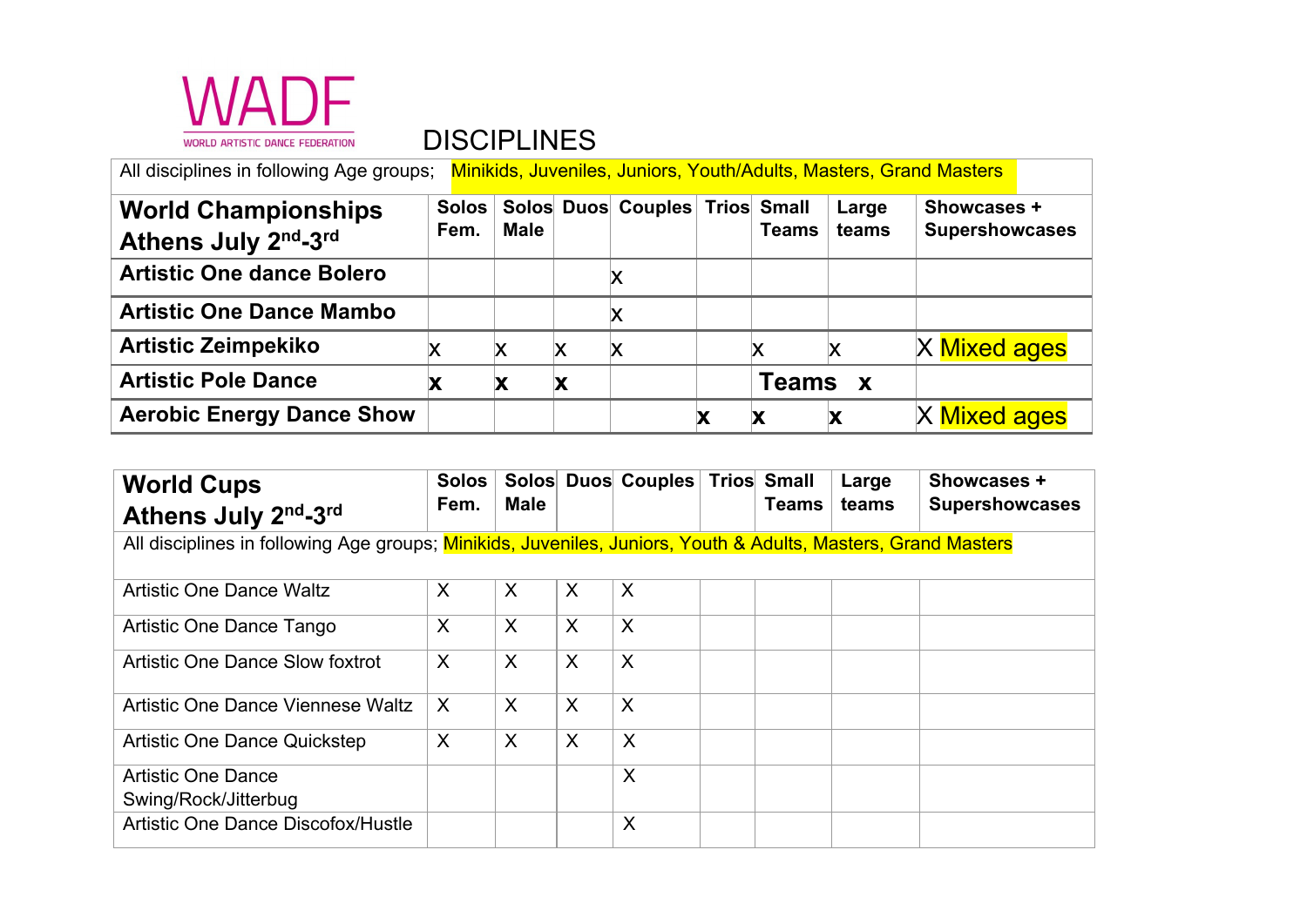| <b>World Cups</b><br>Athens July 2nd-3rd                                                                                                                     | <b>Solos</b><br>Fem.    | <b>Male</b>             |                         | Solos Duos Couples Trios Small |                                                 | <b>Teams</b>       | Large<br>teams          | Showcases +<br><b>Supershowcases</b>                      |  |  |
|--------------------------------------------------------------------------------------------------------------------------------------------------------------|-------------------------|-------------------------|-------------------------|--------------------------------|-------------------------------------------------|--------------------|-------------------------|-----------------------------------------------------------|--|--|
| All disciplines following Age groups;<br>MiniKids, Juveniles, Juniors, Youth and Adults, Masters, Grand Masters<br>If not anything else is said in the table |                         |                         |                         |                                |                                                 |                    |                         |                                                           |  |  |
| Artistic One Dance Cha-Cha-Cha                                                                                                                               | X.                      | X                       | Χ                       | X                              |                                                 |                    |                         |                                                           |  |  |
| Artistic One Dance Samba                                                                                                                                     | X                       | $\pmb{\times}$          | X                       | X                              |                                                 |                    |                         |                                                           |  |  |
| Artistic One Dance Rumba Cuban                                                                                                                               | Χ                       | X                       | $\pmb{\times}$          | $\pmb{\times}$                 |                                                 |                    |                         |                                                           |  |  |
| Artistic One Dance Rumba American X                                                                                                                          |                         | $\pmb{\times}$          | $\pmb{\times}$          | $\pmb{\times}$                 |                                                 |                    |                         |                                                           |  |  |
| <b>Artistic One Dance Jive</b>                                                                                                                               | Χ                       | Χ                       | X                       | X                              |                                                 |                    |                         |                                                           |  |  |
| Artistic One Dance Paso Doble                                                                                                                                | $\mathsf{\overline{X}}$ | $\pmb{\times}$          | X                       | $\pmb{\times}$                 |                                                 |                    |                         |                                                           |  |  |
| <b>Artistic One Dance Salsa</b>                                                                                                                              | Χ                       | $\pmb{\times}$          | $\overline{\mathsf{x}}$ | $\overline{\mathsf{x}}$        |                                                 |                    |                         |                                                           |  |  |
| Artistic One Dance Bachata                                                                                                                                   | Χ                       | Χ                       | X                       | X                              |                                                 |                    |                         |                                                           |  |  |
| <b>Artistic One Dance Merengue</b>                                                                                                                           | X                       | $\overline{\mathsf{x}}$ | $\pmb{\times}$          | X                              |                                                 |                    |                         |                                                           |  |  |
| <b>Artistic Argentine Tango</b>                                                                                                                              |                         |                         |                         | X                              | <b>Youth and Adults, Masters, Grand Masters</b> |                    |                         |                                                           |  |  |
| Tango Escenario                                                                                                                                              |                         |                         |                         | $\mathsf{\overline{X}}$        | <b>Youth and Adults, Masters, Grand Masters</b> |                    |                         |                                                           |  |  |
| Choreographed Dance Show Latin                                                                                                                               |                         |                         |                         |                                | X.                                              | X.                 | X.                      | <b>Mixed Age X</b>                                        |  |  |
| Choreograp. Dance Show Caribbean                                                                                                                             |                         |                         |                         |                                | Χ                                               | $\pmb{\times}$     | X                       | <b>Mixed Age X</b>                                        |  |  |
| Jazz dance                                                                                                                                                   | Χ                       | Χ                       | X                       |                                | Χ                                               | $\pmb{\times}$     | Χ                       | <b>Mixed Age X</b>                                        |  |  |
| Contemporary/Modern                                                                                                                                          | Χ                       | $\pmb{\mathsf{X}}$      | $\pmb{\times}$          |                                | X                                               | Χ                  | Χ                       | <b>Mixed Age X</b>                                        |  |  |
| <b>Artistic Dance Show</b>                                                                                                                                   | Χ                       | $\pmb{\times}$          | X                       |                                | X                                               | $\pmb{\times}$     | $\mathsf{\overline{X}}$ | <b>Mixed Age X</b>                                        |  |  |
| <b>Classical Ballet</b>                                                                                                                                      | Χ                       | $\pmb{\times}$          | X                       |                                | X                                               | X                  | Χ                       | <b>Mixed Age X</b>                                        |  |  |
| <b>Oriental Belly Dance Classic</b>                                                                                                                          | Χ                       | $\mathsf{\overline{X}}$ | $\overline{\mathsf{x}}$ |                                | X                                               | $\pmb{\times}$     | X                       | <b>Mixed Age X</b>                                        |  |  |
| <b>Belly Dance Show</b>                                                                                                                                      | Χ                       | Χ                       | $\pmb{\times}$          |                                | Χ                                               | $\pmb{\mathsf{X}}$ | Χ                       | Mixed Age X                                               |  |  |
| <b>Urban Street Dance Fusion Show</b>                                                                                                                        |                         |                         |                         |                                | X                                               | $\pmb{\times}$     | X                       | <b>Mixed Age X</b>                                        |  |  |
| <b>Urban Street Dance</b>                                                                                                                                    | X                       | Χ                       | X                       |                                |                                                 |                    |                         |                                                           |  |  |
| <b>Folk Dance Show</b>                                                                                                                                       |                         |                         |                         |                                |                                                 |                    |                         | Duos Under 16, Over 16, Teams Showcases Under 16, over 16 |  |  |
| <b>Repeat Dance Show</b>                                                                                                                                     |                         |                         |                         |                                |                                                 |                    |                         | Teams under 16 & Over 16, Showcases Under 16 & Over 16    |  |  |